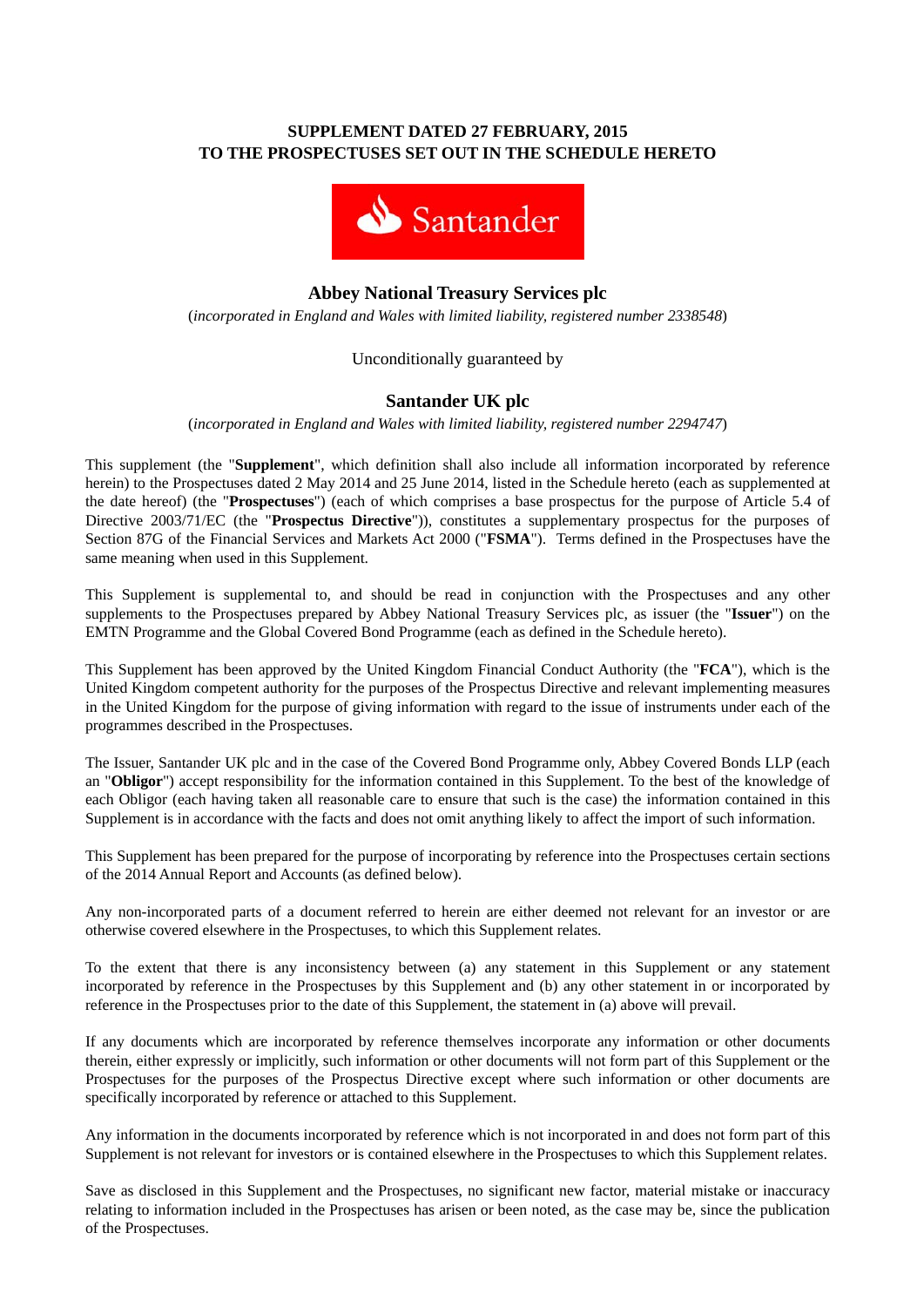In circumstances where Sections  $87Q(4) - (6)$  of the FSMA apply, investors who have agreed to purchase or subscribe for securities before this Supplement is published have the right, exercisable before the end of the period of two working days beginning with the working day after the date on which this Supplement was published, to withdraw their acceptances by sending a written notice of withdrawal (which must include the full name and address of the person or entity wishing to exercise such statutory withdrawal right and identify the transferable securities to which that statutory withdrawal right relates) by electronic mail to wholesalemarketslegal@santandergbm.com.

### **PUBLICATION OF QUARTERLY MANAGEMENT STATEMENT**

- 1 On 25 February 2015, Santander UK plc published its Annual Report and Accounts for the year ended 31 December 2014 (the "**Santander UK 2014 Annual Report and Accounts**"). The following sections of the Santander UK 2014 Annual Report and Accounts are incorporated in, and form part of, the Prospectuses:
	- (a) the audited consolidated annual Financial Statements of Santander UK plc for the financial year ended 31 December 2014, which appear on pages 219 to 326;
	- (b) the Risk Review appearing on pages 25 to 144, with the exception of any section which is marked as unaudited;
	- (c) the section entitled "Events after the balance sheet date" in the "Directors' Report" on page 183;
- 2 On 27 February 2015, the Issuer published its Annual Report and Accounts for the year ended 31 December 2014 (the "**ANTS 2014 Annual Report and Accounts**" and together with the Santander UK 2014 Annual Report and Accounts, the "**2014 Annual Report and Accounts**").The following sections of the ANTS 2014 Annual Report and Accounts are incorporated in, and form part of, each Prospectus:
	- (a) the audited consolidated annual Financial Statements of the Issuer for the financial year ended 31 December 2014, which appear on pages 99 to 169;
	- (b) the Risk Review appearing on pages 24 to 89, with the exception of any section which is marked as unaudited;

#### **GENERAL**

Copies of the 2014 Annual Report and Accounts have been submitted to the National Storage Mechanism (available for viewing at: www.hemscott.com/nsm.do). This Supplement will be published on the website of the London Stock Exchange at the following link: http://www.londonstockexchange.com/exchange/news/market-news/market-newshome.html

The relevant sections of the 2014 Annual Report and Accounts referred to above are also available at: http://www.santander.co.uk/uk/about-santander-uk/investor-relations/santander-uk-plc/.